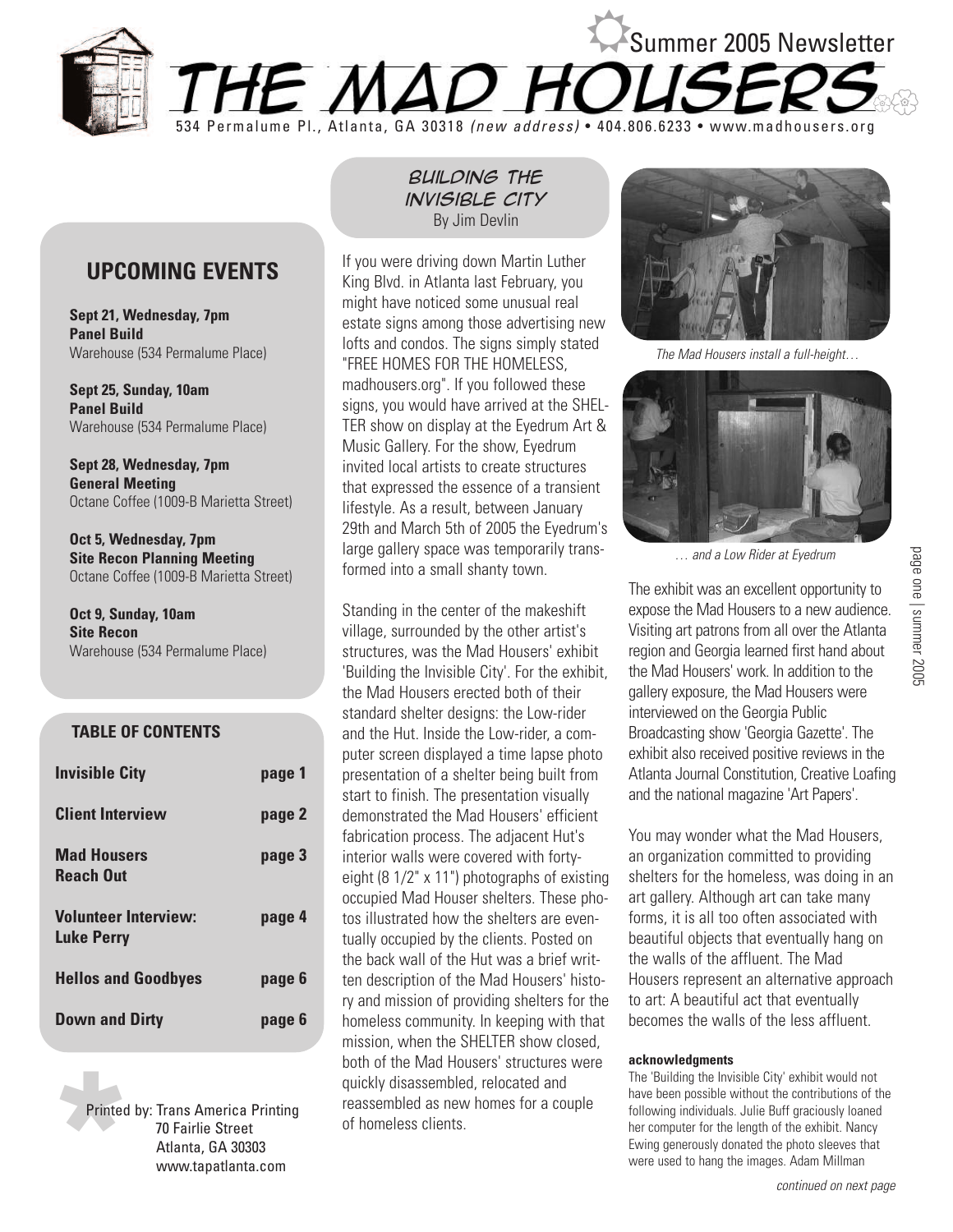coordinated all the printing. Atlanta Vital Signs (www.atlantavitalsigns.com) printed the real estate signs free of charge. Standard Press (www.stpress.com) printed the high quality photographs at no cost. Photographer Clay Davis provided the beautiful photographs. And of course, the numerous volunteers who helped assemble and disassemble the structures were invaluable.

*Client Interview:* **"***K***"** (name withheld for privacy) By Michael Ann Chastain

**How old are you?** 52.

### **Can you tell me about your family?**

My mother and father is dead. I've got a son that's 27, and a daughter. She's 12. My sister is raising her in New York. She can't have any children, so she's raising her. I have one brother that lives in Bogart, GA. They worry about me. My oldest brother is in and out of prison. I'm just mainly here by myself.

#### **Why Atlanta?**

I've been here so long. I'm from Athens.

#### **How long have you been homeless?**

Ah, let's see. Well, 13 years. I don't know, somewhere in there. I don't know, I had a few problems. My mother died. She died of breast cancer that spread to her bones. She was buried on my birthday, and all kinda stuff like that. I can't really blame it on that. It's just something that happened.

#### **A lot of things happened at once…**

Yeah, a lot of things happened at once. What is it they say… when your mamma dies, you lost your best friend. It's always on my mind I should have spent more time with her.

#### **Do you ever think about going to see your family in New York or your brother?**

My brother. I go see him sometimes. But you know I like to have something when I go. If I go without money and no job…I can't share.

#### **You'd like to be able to contribute something…**

Yeah, I'd like to contribute. My brother always wants me to stay. He says just stay another week. And, you know, I like my privacy too. I'm a grown man.

#### **How did you first hear about Mad Housers?**

They came and approached me. I was up here off of Law Street. I didn't know anything about them. They came and approached me and asked me did I want a place.

**EXAMPLE IS Safe 2**<br> **Safe. Where is safe?**<br>
The place is just as whe<br>
<sup>12</sup>. **safe as the other.**<br>
<sup>12</sup>. **safe as the other.**<br>
<sup>13</sup><br>
<sup>190</sup><br>
<sup>190</sup><br>
<sup>190</sup><br>
<sup>190</sup><br> **1910**<br> **1910**<br> **1910**<br> **1910**<br> **1910**<br> **1910**<br> **1910**<br> **1910 safe. Where is safe? One place is just as safe as the other. The people I know are not really friends. They're just people I know."**

# **Were you apprehensive when you first met the Mad Houser volunteers?**

I was wondering. Yeah, I didn't know what was what and who was who. Like I told them, you know, it wasn't my property. I said I didn't want to be responsible. Everything could be alright, and as soon as they see, you know once some people see something like this, well then it's time to go.

#### **How long did it take you to trust what the Mad Housers were all about?**

It's convenient. I still don't know what it's really all about. It's a value, though. It's a convenience to what I was doing.

#### **So, what kind of conveniences does the MH hut provide?**

Warm, not wet. More privacy. More sound security, I mean, as far as people getting in, stealing your stuff. Somewhere to keep a little something.

#### **So you can lock up your belongings and that's a lot better than the situation you were in before?**

You go to the wash and you come back and everybody has stolen everything you got.

#### **Before moving into the MH hut, would you carry your possessions with you when you went somewhere?** Just leave them there.

#### **Just leave them there and hope they'd be there when you returned?**

Not all the time. They just wait for you, for you to go. People get to know what you're going to do after while. They watch you. They know when you're here. They know when you're gone. You've got to change you're routine. If you do the same routine, that's a bad thing to do.

#### **How long were you living in this area when the Mad Housers approached you?**

I guess five, something like that, six years.

#### **I would imagine, after living in the same location for so long, you felt pretty safe there?**

Well, I don't know safe. Where is safe? One place is just as safe as the other. The people I know are not really friends. They're just people I know.

#### **Do you feel that same way about the people at this camp?**

I mean, people is people. If you've got something for them, or if you mind your own business, then you'll have less problems. If you don't deal with them, I'm not saying you don't deal with them at all, it's just if you get too involved, someday you'll have problems.

### **Do you have any hobbies? Anything you enjoy doing?**

Well, right now I just listen to the radio about the democrats and the republicans. I vote. That's really all the freedom I got.

#### **Are you working now?** No.

page two | summer 2005 page two | summer 2005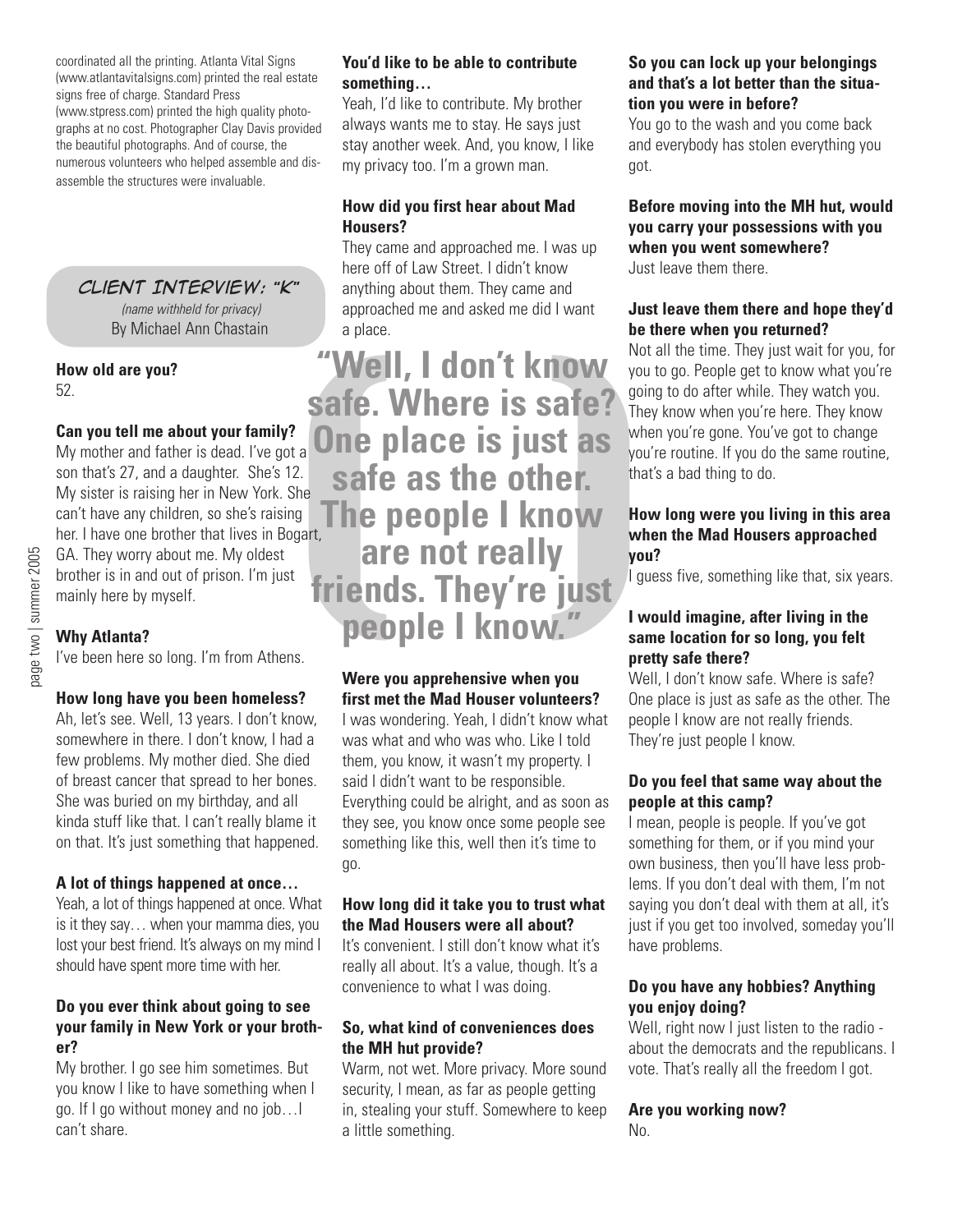#### **How about in the past?** Yep.

# **What kinds of jobs have you worked?**

Production and you know, just different kinds of jobs. Whoever is hiring. I've driven a gas truck, a produce truck, and done yards. I worked with chickens in Gainesville.

#### **How do you get around? Do you use MARTA?**

Walk. If someone gives me a little money, I'll use the MARTA. You do the best you can. I get plenty of exercise.

#### **Did you ever attend school?**

Yeah, I went to like trade school. Athens tech. – vocational school for auto repair. Jeffers Jr. High. Jr. high and high school. I was in the military- U.S. Marines for about 2 years, then I went to vocational school.

#### **Did you enjoy school?**

Sure. I enjoyed it more when I got out. (laughs) I missed it more at least.

#### **Have you worked with your trade that you learned?**

Yep. I worked with it. But, you know, around this area you just about… with the way things get now, you just gotta work for yourself.

#### **So, are you currently looking for work?**

Yep. Always looking for work. I've filled applications out  $-$  if you want to check on that? There's one on Boulevard. Wherever. The Boulevard area. Everywhere. Well, not everywhere, but a couple places.

### **Is there anything you might want to tell the reader of this newsletter?**

Sometimes you might think something is good for you that might not be. It all depends on how you use it. Do you use it to your advantage or not to your advantage. If you have a chance to better yourself, take it. You know, I've always appreciated the person not for who the person is, but for the person's heart.



St. Joseph's Mercy Care | Photo by Karen Sanders

# *mad housers reach out* By Salma Abdulrahman

When the Mad Housers first met J.D. [\*name] changed to protect privacy ], he was living in the crawl space underneath a railroad overpass. Twelve feet above us, he sat next to his belongings on a narrow ledge of concrete and listened while we told him about Mad Housers shelters. When it came time to hand him a flyer, he said, "Wait right there, I'll come down," and limped precariously along the steep concrete retaining wall that angled down to the ground.

"What's wrong with your foot, man?" we asked.

"Well, I got a piece of glass in it a few days ago, and it went deep into my foot, I can't get it out."

"You should get that looked at," we replied. We all looked at the offending foot, covered in a worn sneaker, and then got back to the business of talking shelter.

You see, "shelter" is what the Mad Housers do best, and that's about all we do. As much as we would have liked to get the glass out of J.D.'s foot, we couldn't. We don't have the time or the knowledge to help any of our clients with their health problems. Our clients get sick, just like you and me, from bee stings to the flu to cuts and scrapes. We even have clients battling AIDS and cancer. But when we meet a potential client, all we can do is put a roof over their head. The rest is up to them.

That is until now. We realized that our clients have many needs beyond shelter, and so little by little, our group has started networking with other homeless service providers who can help our clients. And one of our most exciting successes was when we met Tony Stone of St. Joseph's Mercy Care.

St. Joseph's Mercy Care is a branch of St. Joseph's hospital that provides free health care for needy individuals and even brings mobile medical services to the homeless. Tony had visited the Stewart camp before, and the residents were used to seeing him and the occasional nurse stop by. But we wanted to make sure that Tony knew about all our clients and camps.

Our first meeting with St. Joseph's Mercy Care was spectacular! We were surprised to find ourselves meeting not only with Tony Stone, but also the President, Vice-President, and Director of the organization. They had all visited Stewart camp, but now they had a chance to put a face to the organization and to learn the full extent of our activities. They were extremely happy with the work we do, and we came to a mutually beneficial agreement that day: we would direct our clients to them for medical services, and they would notify us of new homeless camps and individuals.

( )**"Well, I got a piece of glass in it a few days ago, and it went deep into my foot, I can't get it out."**

Tony joined us for a hut build two weeks later and got to meet J.D., who still had the piece of glass in his foot. The next day, Tony came back with a doctor who took care of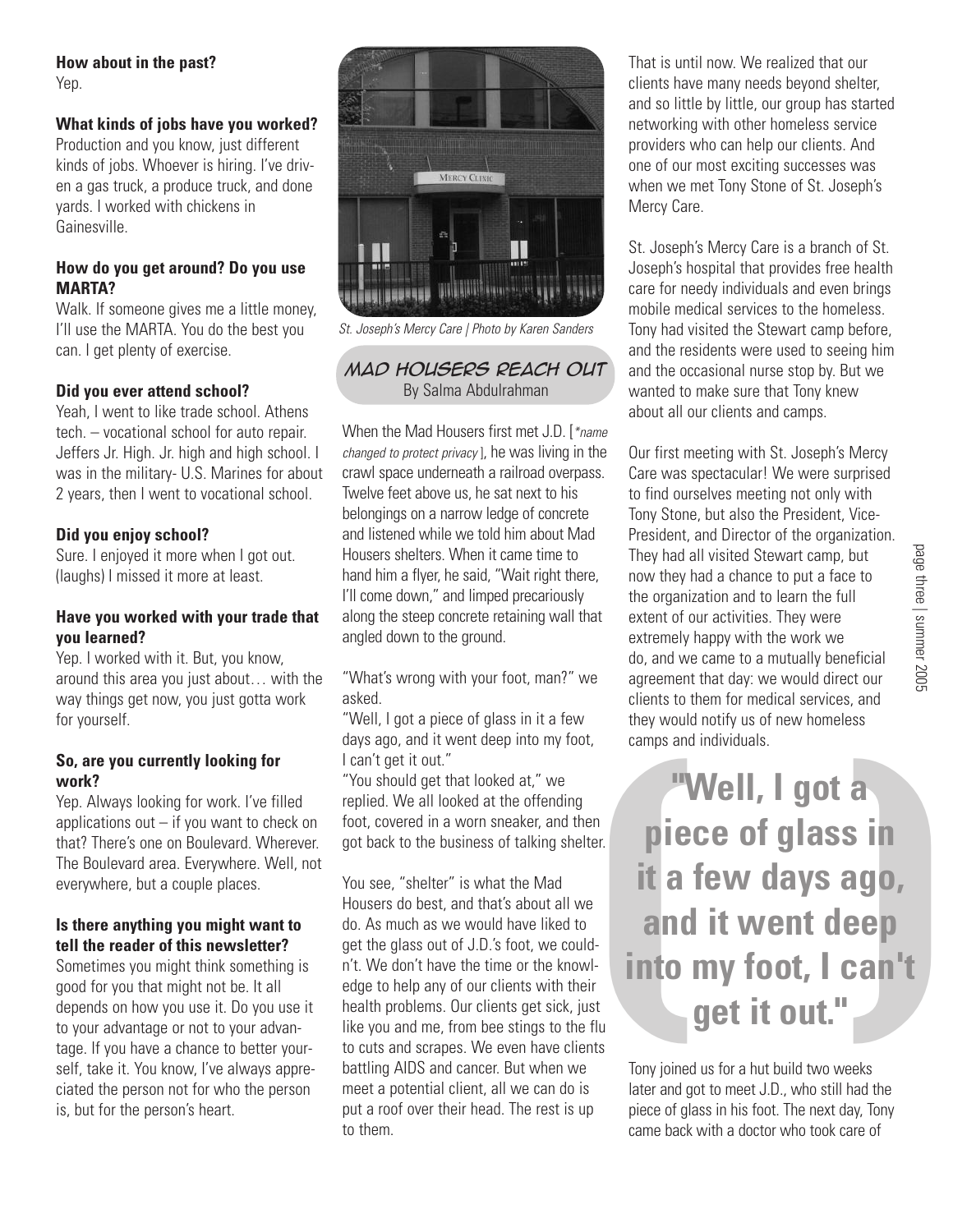J.D.'s foot and got him lined up for more treatment. At another camp nearby, Tony stopped and chatted with the residents and, after they warmed up to him, even checked their blood pressures. Our quest to collaborate with other groups has been a success, and all our clients, including J.D., can now breathe a healthy sigh of relief.

Tony Stone has since started working for the National Mental Health Association of Georgia. However, he is still involved with outreach work through the new Gateway 24/7 center.



page four | summer 2005 page four | summer 2005

#### Luke Perry has traveled the world…

*Volunteer Interview: Luke Perry* By Salma Abdulrahman

#### **How did you first hear about the Mad Housers?**

When I was working in Washington, D.C. for the National Coalition for the Homeless, a coworker and I were talking about my interest in architecture and he told me about the Mad Housers. So I looked at the website and thought it sounded pretty cool. It was an interesting mix between advocacy, direct service, construction, architecture, and a little more activism so it was definitely something right up my alley. And then last year when I came to the Structures for Inclusion conference in Atlanta, the Mad Housers were doing a build during lunch one day, so it gave me a chance to put some faces to the organization.

# *MH outreach efforts*

The Mad Housers has been fortunate enough to network with other important community-based organizations over the past year, all of who have provided invaluable services to our group and to our clients:

- Joe Houston from the Metro Atlanta Task Force for the Homeless helps with client outreach by joining the Mad Housers on site recons and finding new clients and camps. Luke Perry keeps our group in touch with the Task Force by attending meetings and builds and sharing info and news. (www.homelesstaskforce.org)
- Brandie Haywood from Pathways Community Network has worked with the Mad Housers for two years on the Homeless Census, and has introduced us to Dr. Craig Burnette. Dr. Burnette is a valuable resource to our war veteran clients who are trying to obtain VA benefits. (www.pcni.org)
- The SOPO Bike Co-op, with the help of Johnthebaker, has created bike carts capable of towing up to 200lbs for our clients use. The carts attach to the back of a bicycle. They also offer our clients free repairs and training for their bikes. (www.sopobikes.org)

#### **How did you get involved in working with the homeless?**

I got involved in homelessness and direct service and advocacy was in college when I studying architecture at North Carolina State University School of Design in Raleigh, NC. I was sort of living in two separate worlds then.

# **What were those two worlds?**

Architecture and design and then homeless services/housing issues. Since college it had been a struggle to find a way to bring these two things I was very passionate about together. When the Mad Housers came on the radar screen it seemed like something exciting that combined a lot of these worlds that I personally was very interested in.

#### **What kind of family did you grow up in?**

When I was about five, my family moved to Bolivia, South America.

# **Wow!**

Well my parents were involved in founding a health care project in rural Bolivia to improve access to basic health care services and preventative medicines. So we lived in the Andes of rural Bolivia for about three years and since then my father has continued to be very heavily involved in international health in developing countries such as Bangladesh and

Haiti and India. It served as a stepping off point for me to get more involved with issues of inequality and poverty. I always figured I would end up in a different country, but when I got involved with homelessness in college it was very clear that there was a lot more work to be done here.

# **And what did you do after college?**

After college I worked for the National Coalition for the Homeless coordinating the Homeless Speakers Bureau where we spoke to colleges, churches, and civic groups about homelessness. But it was actually people who were homeless at the time or had been homeless who talked about it themselves. So we were putting a real face to the issue instead of listening to the 'experts' talk about homelessness. After that I worked for a non-profit housing developer in Washington called Manna that developed affordable housing for first time, low-income home buyers. I worked on the construction crew actually building the houses there for about two years, but I was wanting to get a little more involved with architecture and design. About that time I came to the Structures for Inclusion Conference. I ended up staying with Anita Beaty who is the director for the Metro Atlanta Task Force for the Homeless. She is also a member of the Board of Directors at the National Coalition for the Homeless, which is how I got to know her. We talked a lot about community-based design and she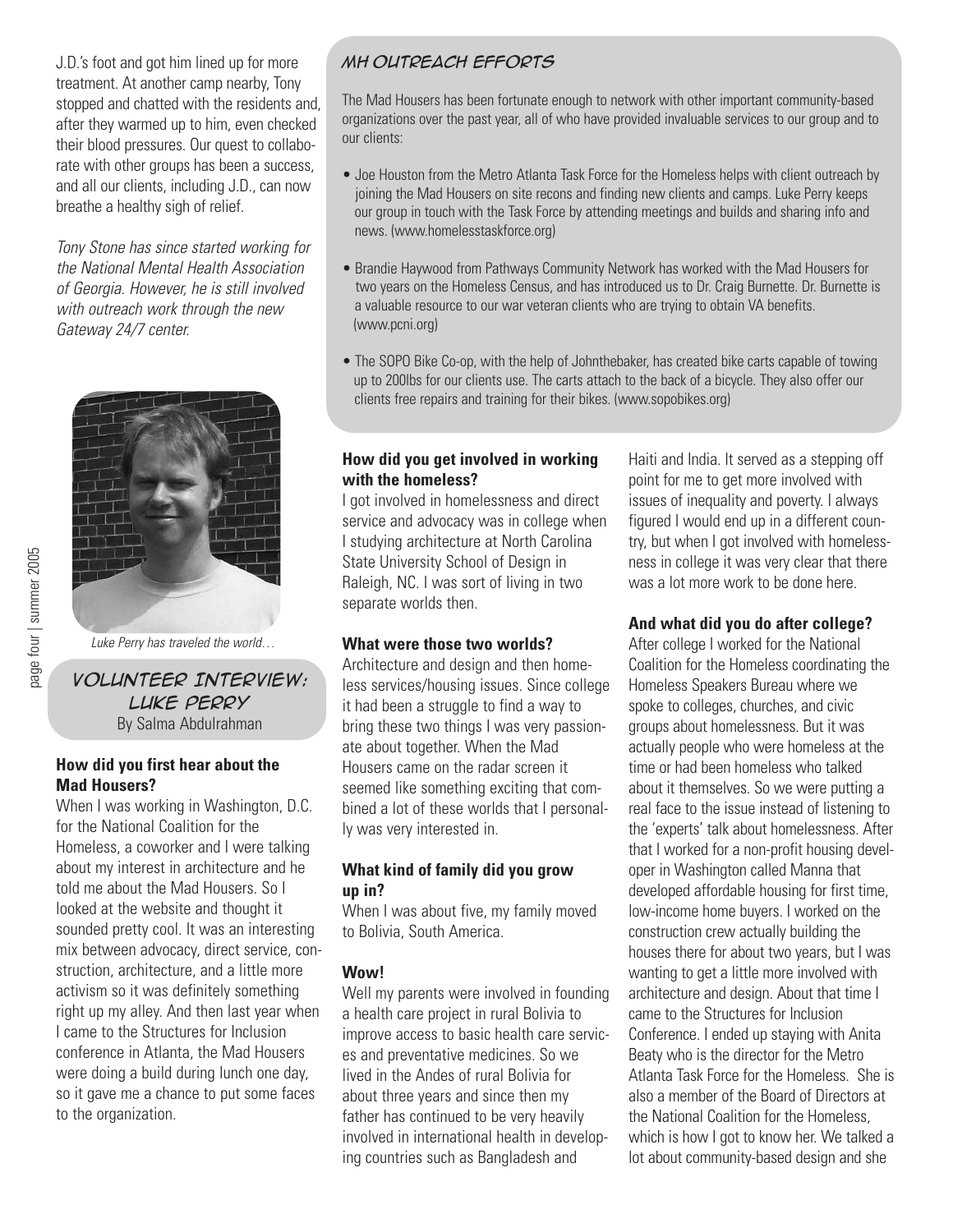told me about Peachtree-Pine, the building that the Task Force had owned for about six or seven years in downtown Atlanta, about their ideas and hopes and dreams. It seemed like an interesting fit, and I ended up moving down here to work on developing a master plan for the whole building, as well as live in the building at the same time.

The Mad Housers<br>
aren't going to end<br>
homelessness, but<br>
they are definitely<br>
serving a specific<br>
need. Everybody<br>
needs just decent,<br>
safe shelter." The Mad Mad<br>
Now actually live at Peachtree-Pine?<br>
What's that like? **aren't going to end homelessness, but they are definitely serving a specific need. Everybody needs just decent, safe shelter."**

### **You actually live at Peachtree-Pine? What's that like?**

Um, it's a real ....'real' experience.

#### **Real?**

It's probably been a little more intense than I anticipated. It's fairly close, face-toface, with the reality of what so many people on this level live like. Granted I have a separate room upstairs, so in many ways I'm nowhere near what most of these people are living like day-to-day. There's so much we hope to develop there with a lot of different components, from retail to more permanent housing options,

as well as improving our basic shelter and services, and continuing to build programs to help people get back on their feet, and something even like a roof garden...

#### **A roof garden?**

Either building a green roof or planting a garden on top of our roof, which is right between downtown and midtown and has probably got one of the largest roofs in that area. So there are a lot of exciting opportunities to put a lot of unique pieces together in one place in a pretty extraordinary way. But for right now, our main focus is making sure people have a place to stay off the streets, very similar to the Mad Housers. Obviously there are a lot of parallels with our mission and the mission of the Mad Housers. The scale is just very different.

### **What was your first event with the Mad Housers like?**

I think my first event was actually a general meeting at Jake's Ice Cream. I was sort of expecting a young group of rough and tough architects, but instead almost everybody had a Palm Pilot and was writing down information. There was a good mix of people, from regular business folks (and there were some architects) to folks like Frank Jeffers who've been around and who are living testaments to what the Mad Housers do. I was intrigued by the level of commitment as well as the number of volunteers who were just coming to a regular meeting. And the intensity and the knowledge about each client, their situations, the camps, all the little things, all the personal relationships that have been

developed over the years now.

#### **What did you think of your first build?**

It was good. It was a panel build, and it was just seven or eight folks giving two or three hours on a Wednesday night. It was definitely cool to be swinging that hammer and pounding those nails, and meeting different kinds of volunteers from college students, to professionals, to old retired guys. People who love to bring out their hammers and spend their free time doing something that they believe is worthwhile.

# **What was it like the first time you visited a camp?**

The first time was an outreach session with Joe Houston, who serves as Outreach Coordinator for the Task Force for the Homeless. That was when we teamed up to do some reconnaissance and find some new clients. It's definitely eye-opening. Once you dig a little bit further, and you walk through the woods, you realize, Damn, there's a whole little community right here of makeshift dwellings. And as you look at some of them and the conditions of them, you instantly realize, you know the Mad Housers aren't going to end homelessness, but they are definitely serving a specific need. Everybody needs just decent, safe shelter. That's the most basic need. These people are just like any other folks, they're just living in a different environment. It's an interesting, hidden component which I guess is representative of homelessness. A lot of it's very hidden to the rest of society.



# Additional Comments:



\_\_\_\_\_\_\_\_\_\_\_\_\_\_\_\_\_\_\_\_\_\_\_\_\_\_\_\_\_\_\_\_\_\_\_\_\_\_\_\_\_\_\_\_\_\_\_\_\_\_\_\_\_\_\_

\_\_\_\_\_\_\_\_\_\_\_\_\_\_\_\_\_\_\_\_\_\_\_\_\_\_\_\_\_\_\_\_\_\_\_\_\_\_\_\_\_\_\_\_\_\_\_\_\_\_\_\_\_\_\_

\_\_\_\_\_\_\_\_\_\_\_\_\_\_\_\_\_\_\_\_\_\_\_\_\_\_\_\_\_\_\_\_\_\_\_\_\_\_\_\_\_\_\_\_\_\_\_\_\_\_\_\_\_\_\_

\_\_\_\_\_\_\_\_\_\_\_\_\_\_\_\_\_\_\_\_\_\_\_\_\_\_\_\_\_\_\_\_\_\_\_\_\_\_\_\_\_\_\_\_\_\_\_\_\_\_\_\_\_\_\_

\_\_\_\_\_\_\_\_\_\_\_\_\_\_\_\_\_\_\_\_\_\_\_\_\_\_\_\_\_\_\_\_\_\_\_\_\_\_\_\_\_\_\_\_\_\_\_\_\_\_\_\_\_\_\_

\_\_\_\_\_\_\_\_\_\_\_\_\_\_\_\_\_\_\_\_\_\_\_\_\_\_\_\_\_\_\_\_\_\_\_\_\_\_\_\_\_\_\_\_\_\_\_\_\_\_\_\_\_\_\_